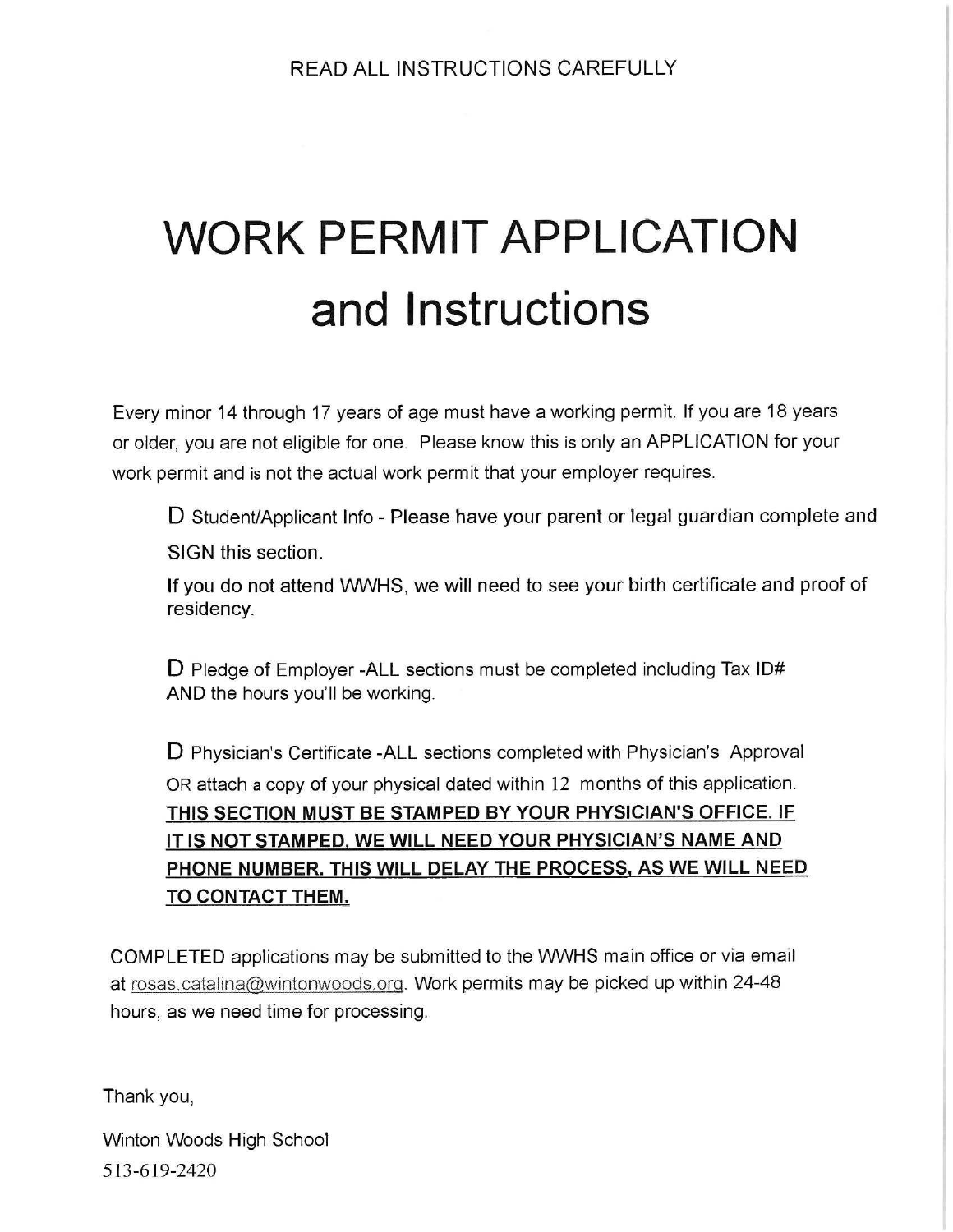|                                                                                                                                                                                                                                                                                                                                           |                         |                                                                                                                                 | 3331,02 ORC<br>4109,02 ORC                 |
|-------------------------------------------------------------------------------------------------------------------------------------------------------------------------------------------------------------------------------------------------------------------------------------------------------------------------------------------|-------------------------|---------------------------------------------------------------------------------------------------------------------------------|--------------------------------------------|
| <b>APPLICATION FOR MINOR WORK PERMIT</b><br>STUDENT / APPLICANT INFORMATION                                                                                                                                                                                                                                                               |                         |                                                                                                                                 |                                            |
| Name of Student / Applicant in full:                                                                                                                                                                                                                                                                                                      |                         | Sex:<br>  Male                                                                                                                  | Grade Level:<br>Female                     |
| Proof of Age (Type of document):<br>Age:                                                                                                                                                                                                                                                                                                  | Date of Birth:          | Physician's certificate:<br>Submitted with<br>this application                                                                  | Valid physician's<br>certificate on file   |
| Address of Student /Applicant:                                                                                                                                                                                                                                                                                                            |                         |                                                                                                                                 |                                            |
| <b>School District:</b>                                                                                                                                                                                                                                                                                                                   | Building:               |                                                                                                                                 |                                            |
| Parent or Guardian:                                                                                                                                                                                                                                                                                                                       |                         |                                                                                                                                 | Parent or Guardian Telephone Number:       |
| Address of Parent or Guardian:                                                                                                                                                                                                                                                                                                            |                         |                                                                                                                                 |                                            |
|                                                                                                                                                                                                                                                                                                                                           |                         |                                                                                                                                 |                                            |
| I HEREBY CERTIFY THAT TO THE BEST OF MY KNOWLEDGE AND BELIEF THE ABOVE STATEMENTS ARE TRUE AND THAT THE MINOR<br>NAMED ABOVE WILL WORK WITH MY APPROVAL.                                                                                                                                                                                  | $\overline{\textbf{X}}$ | J HEREBY CERTIFY THAT I HAVE EXAMINED AND APPROVED THE<br>ABQVE NOTED DOCUMENTARY PROOF OF AGE.                                 |                                            |
| Signature of Parent or Guardian                                                                                                                                                                                                                                                                                                           |                         | Superintendent / Chief Adminstrative Officer / Designated Issuing Officer                                                       |                                            |
| Date Signed<br>THE NUMBER OF HOURS OR DAYS AND THE TIMES DISPLAYED BELOW OR ON THE FINAL<br>PERMIT ARE FOR REGULATORY PURPOSES ONLY AND ARE NOT TO BE CONSTRUED IN<br>ANY WAY OR MANNER TO BE INDICATIVE OF A CONTRACT BETWEEN AN EMPLOYER<br>AND THE                                                                                     | 35                      | Name of Office                                                                                                                  |                                            |
| PLEDGE OF EMPLOYER                                                                                                                                                                                                                                                                                                                        |                         | Address of Office                                                                                                               |                                            |
| Name of Firm:                                                                                                                                                                                                                                                                                                                             |                         |                                                                                                                                 | Telephone Number at Minor's Work Location: |
| Address of Student /Applicant's Place of Employment, Job Site, or Work Location:                                                                                                                                                                                                                                                          |                         |                                                                                                                                 |                                            |
| Specific Nature of Employment:                                                                                                                                                                                                                                                                                                            |                         |                                                                                                                                 |                                            |
| Employer's Tax ID Number (9 digits). THIS FIELD IS MANDATORY                                                                                                                                                                                                                                                                              |                         |                                                                                                                                 |                                            |
|                                                                                                                                                                                                                                                                                                                                           |                         | IF MINOR WORKS A VARIED OR<br><b>IRREGULAR SCHEDULE, ENTER</b><br>"REPRESENTATIVE" TIMES IN<br><b>ITEMS 1 THRU 4. ARE HOURS</b> | <b>YES</b>                                 |
|                                                                                                                                                                                                                                                                                                                                           |                         |                                                                                                                                 |                                            |
| <b>Starting Time:</b><br>$\mathbf{\overline{3}}$<br>2<br>$\left( 4\right)$                                                                                                                                                                                                                                                                | <b>Quitting Time:</b>   | TO BE WORKED WITHIN THE<br>LIMITS OF THE LAW?                                                                                   | <b>NO</b>                                  |
| No. of Days Per Week: Hours Per Day:<br>$\textcircled{1}$<br>THE UNDERSIGNED HEREBY AGREES TO EMPLOY THE ABOVE NAMED CHILD IN ACCORDANCE WITH LAWS REGULATING THE EMPLOYER TURE TO THE HARD AGREEMENT IN ACCORDANCE<br>WITH SEC. 4109.42 ORC. THE EMPLOYMENT WILL BECOME EFFECTIVE AS SOON AS THE NECESSARY AGE AND SCHOOLING CERTIFICATE |                         |                                                                                                                                 |                                            |
| IS VERIFIED BY THE EMPLOYER. THE EMPLOYER AGREES TO PERMIT THE CHILD TO ATTEND PART TIME SCHOOL WHEN SUCH IS                                                                                                                                                                                                                              |                         |                                                                                                                                 |                                            |

| Date signed | <b>IGICNIONG</b> |
|-------------|------------------|
|             |                  |
|             |                  |

Address of employer if different from minor's place of employment E-Mail address Address of criphoyer in different from infinition of place of employer.<br>(Optional- if employer wants notification in case of revocation)<br>(Optional- if employer wants notification in case of revocation)

 $\mathcal{F}$